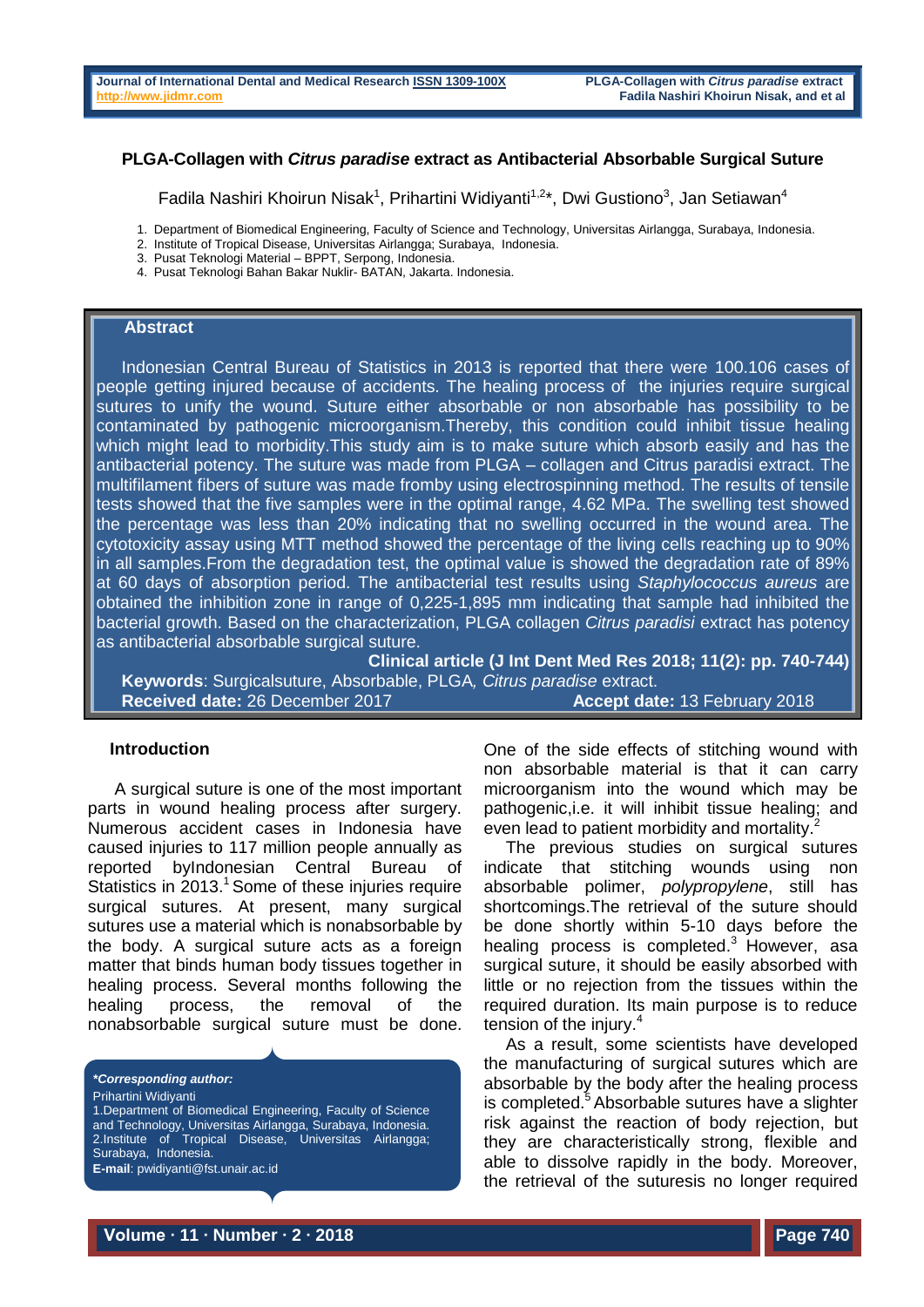after the healing process is completed. Thus, it is time-efficient and cost-effective. 4

Hence, it is necessary to make a modification to improve the quality of absorbable sutures, so that they have the ability to degrade timely, they do not cause reaction against the tissues, and they have good mechanical strength and the ability to inhibit bacterial growth. Collagen is a protein that has biocompatible and biodegradable traits and has the ability to stimulate the growth of damaged tissues.<sup>6</sup> Collagen alone cannot be used directly because of its amorphous structure that affects the mechanical strength, so a synthetic polymer is required to increase its mechanical strength.This synthetic polymer is called *Poly (lactide-coglycolyc acid)* or PLGA.PLGA suture has proven its excellent performance as a suture in wound healing; valuable as a polymer subtraction in combining biological materials andchemical drugs implanted in the tissues. With its tensile modulus value and long degradation, the tensile strength of the PLGA yarn is reduced to 28 % of 100 % from the initial time during 4 weeks.<sup>7</sup>

However, the blending of the two materials is not sufficient to improve the quality of the absorbable suture.Therefore, in this study, the addition of a natural polymer as an antibacterial action from *Citrus paradisi* is required; wherein the content of *Citrus paradisi*, namely, flavonoid has an active role in tissue response against bacteria. Many plants have been investigated for their beneficial use in different purposes. $8$ 

Several characterizations have been conducted in order to confirm the quality of the generated material, comprising tensile strength test to determine the strength of the material when it is given a certain load<sup>9</sup>; cytotoxicity test with MTT assay method to determine the level of the toxicity material when it is implanted into the body<sup>10</sup>; degradation test using the *Phosphate Buffer Saline* (PBS) to determine the speed of the degradation material in the body fluid simulation<sup>11</sup>; and the swelling degreeas well as the antibacterial test with clear zone method using *Staphylococcus aureus* bacteria to determine the resistance of gram positive bacteria against the material.<sup>12</sup>

# **Materials and methods**

The Poly (lactide-co-glycolyc acid) PLGA) material used in this study was obtained from Sigma Aldrich products with a ratio of lactide to glycolide90 : 10, and with amolecular weight of 66.000-107.000 g/mol. The collagen was derived from cow bones obtained from PasarJumat National Nuclear Energy Agency, South Jakarta. The Citrus paradisi extract with ethanol was synthesized in the Faculty of Pharmacy, UniversitasAirlangga. The Chloroform and DMF were used as solvents, pro analysis materials from Merck.

The preparationfor the samples began by dissolving the PLGA (20% (w/v)) into the chloroform and DMF. The PLGA was dissolved with a magnetic stirrer until it became homogenous for ±2 hours. A total of 0.04 gram type 1 collagen was added to the PLGA solution, and then the stirring was performed for ±1 hour to dissolve the collagen. To preparethe PLGAcollagen, *Citrus paradisi* extract solution was added based on concentration variation (0,35 mg ; 0,47 mg ; 0,56 mg ; 0,7 mg). The solution was stirred by using amagnetic stirrer until it was homogeneous. The electrospinning method was used in the manufacturing of the absorbable suture candidates. A voltage of 16 kV was used to obtain good fibers. The syringe used was a 5 ml glass syringe which was filled with the sample solution at a speed of 0,25 ml/hour.

# **Tensile Test**

Mechanical test is done by cutting rectangular sample by measuring the length and width of the specimen and the specimen thickness gauge with the micrometer screw.Membrane attributed the tip on a test and the burden of towing unit mounted on the burden of newton. Sample drawn with certain speed until breaking up. Parameter measured tensile strain (extension) and tensile stress at maximum load so it can determine the value of Modulus Young.<sup>9</sup>

# **Swelling Test**

The swelling test is done to know the ratio swelling which calculated as the ratio of sample wet weight at different times and weight before PBS addition in temperature 37 °C for 24 hours. Wet weight is calculated for several times and dried by using sponge filter paper.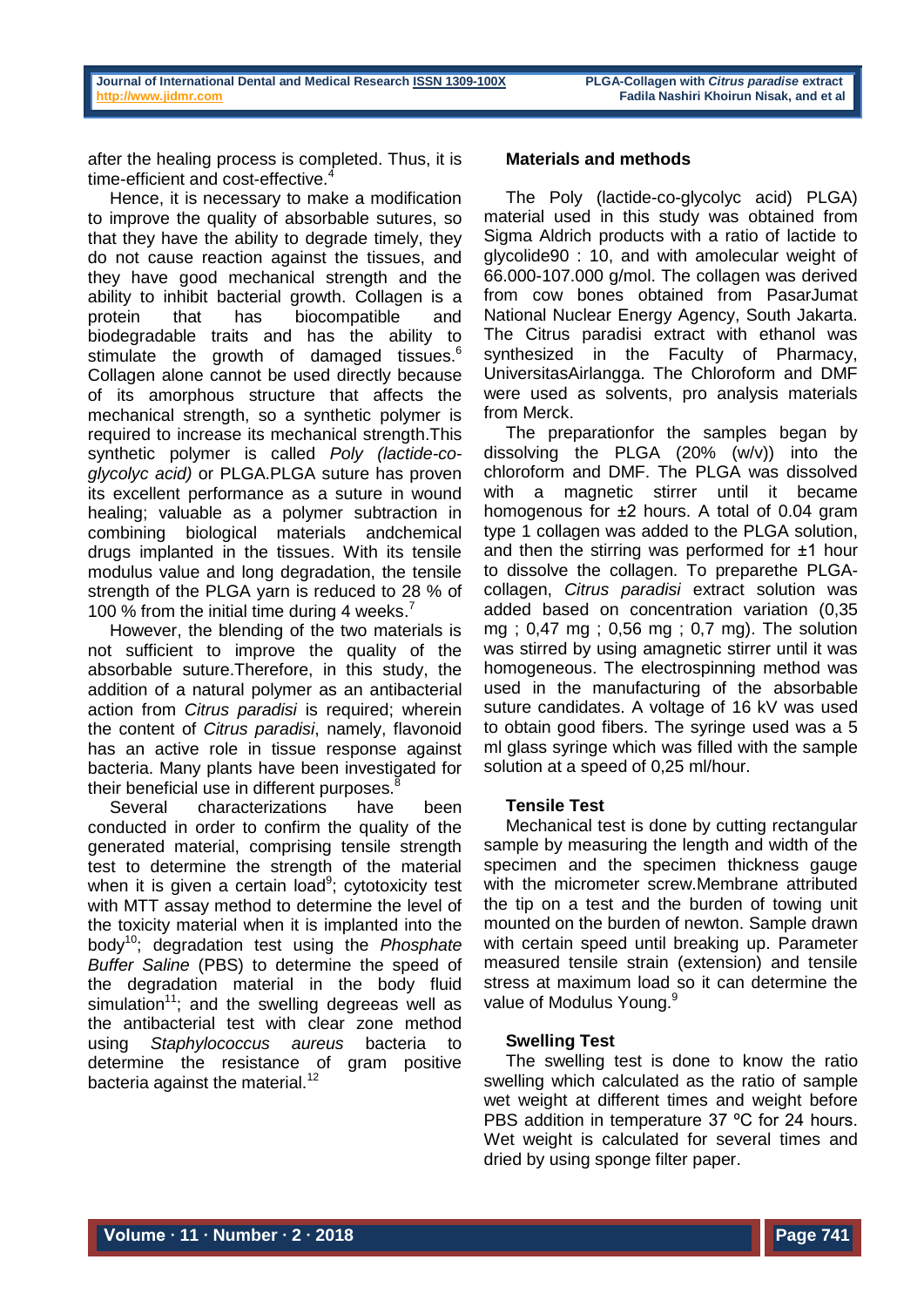# **Cytotoxicity Test**

Cytotoxicity test was done in MTT Assay method.Then the optical density were measured using Elisa Reader and the percentage of living cells was calculated using Equation (1).

Procentage of Living Cell (%) = OD Treatment − OD Media Control OD Cell Control – OD Media Control

# (Equation 1)

The parameters are value of optical densitycontrolcell [9] wherein :

Treatment  $OD = value of sample optical$ density after treatment

Cell Control OD = value of cell control optical density

Media Control OD = value of media control optical density

Living Cell % = percentage of cell numbers after treatment

# **Antibacterial Test**

1 ose S. aureus is suspended into 9 ml TrypticaseSoy Agar(TSA) until it was homogeneous to be further bred in an incubator 60°C for 24 hours. Agar 2 % are set as nutrient for bacteria. Amount of 100 μl S.aureus and 20 mlnutrient is poured into petri dish and incubated in room temperature for 30 minutes.The culture of bacteria is made in 5 petri dish such as 1 for control and 4 others for sample based on the variation composition of Citrus paradisi extract. After incubation for 24 hours observation of inhibition zone are made. This inhibition zone used for the parameter of antibacterial value.

# **Degradation Test**

2.5 grams PBS is dissolved in 250 ml aquabidest.Samples are immersed in solution during eight weeks while the alterations on day 0, day 10, and day 60 are noticed and noted as the dependent variable.

# **Result and Discussion**

This study results in several samples containing PLGA-collagen compositions added with Citrus paradisi extract within ratio 1: 0.35; 1: 0.47; 1: 0.56; 1: 0.7; and controlled without the addition of Citrus paradisi extract.

#### **Tensile Test Results**

The tensile strength test or the determinations of the mechanical traits were conducted prior to the fiber manufacturing process by cutting the samples according to the rod shape required by the tensile test specimen forms. Instron was used as the tensile test equipment. The samples were pulled at a certain speed until they were broken off. After repeating the tests three times, the samples with a variety of PLGA-collagen, *Citrus paradisi* extract, were obtained with an optimal result (as shown in Figure 1), 1 : 0,7 and with Modulus Young value of 4.62 MPa which was in accordance with the value required for an absorbable suture in the abdomen.<sup>9</sup>

This is affected by phenol. Phenol is an organic compound commonly called carbolic acid and is a crystalline substance that has a distinctive, colorless odor, and when added with other polymers will be plasticizable.<sup>13</sup>



**Figure 1. Tensile Strength Test Result.** 

# **Swelling Test**

Excellent surgical suture has a high molecular density with a swelling degree of <50%; so it is difficult to be penetrated by the intercellular fluid. <sup>14</sup>As shown in Figure 2, the results obtained after weighing the five samples showed that the swelling degree value was <20%; indicating that the five samples were not able to absorb the body fluid; therefore, they would not cause swelling in the wounded area. But this result continued more than 24 hours soaking in PBS and showed that the swelling degree slowly increased within periodic time along with wound healing process until 60 days.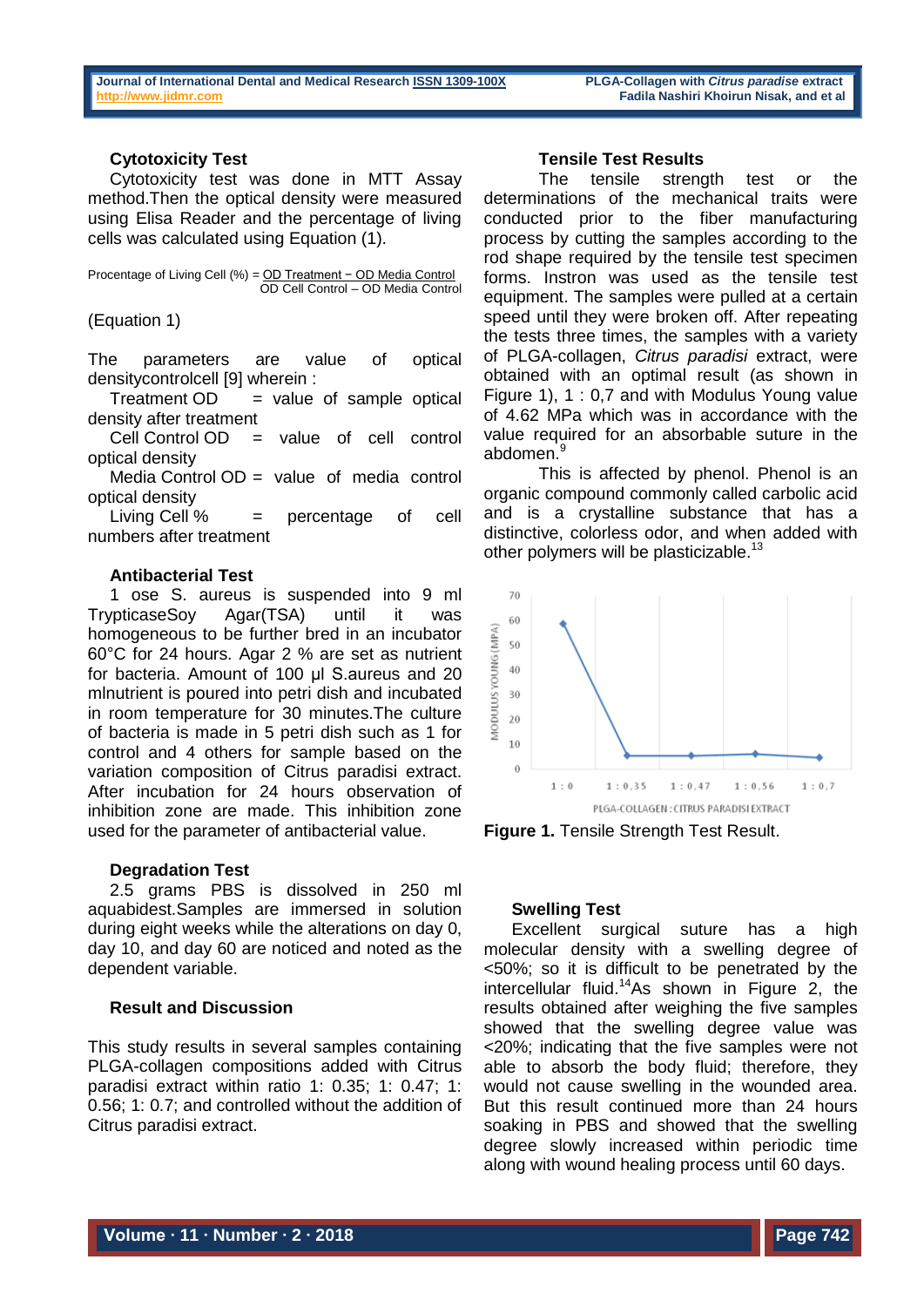#### **Journal of International Dental and Medical Researc[h ISSN 1309-100X](http://www.ektodermaldisplazi.com/dergi.htm) PLGA-Collagen with** *Citrus paradise* **extract [http://www.jidmr.com](http://www.jidmr.com/) Fadila Nashiri Khoirun Nisak, and et al**



**Figure 2.** Diagram of Rod for Swelling Degree Test Results.

### **Swelling Degree Test**

Cytotoxicity test level of the material was performedusing the MTT Assay method. Initially, the samples were incubated in the (Baby Hamster Kidney) BHK-21 cells in the Eagle's medium for 24 hours using the MTT to determine the percentage of living cells by establishing the wavelength absorbance using the ELISA Reader. If the percentage of the living cells was more than 50%, the material was then declared as non-toxic.<sup>9</sup> The results of the cytotoxicity test with MTT method showed that the five samples produced the percentage of living cells that reached up to 90%, as shown in Figure 3; hence, the material is not toxic and is safe to be used in the body.



**Figure 3.** Cytotoxicity Test Result.

#### **Antibacterial Test Result**

The testing of anti-bacteria using *Staphylococcusaureus* bacteria was repeated 4 times. The media was made using *Trypticase Soy Agar* (TSA) as the nutrients for bacterial cultures. The incubation process was conducted 24 hours at the temperature of 37°C. The antibacteria activities of the *Citrus paradisi* extract

were recognized from the flavonoids and phenolic compounds. The flavonoids and phenolic compounds were known as antibacterial agents which inhibited the growth of *Staphylococcus aureus* bacteria.<sup>15</sup> Based on the test results in Figure 4, the PLGA-collagen samples with the additional variety of *Citrus paradisi* extract were recognized as antibacterial as seen from the clear zone area all over the sample disks with a 0.225 until 1.895 mm diameter. The optimal sample was occupied by the sample with a variety of 1: 0.7 and a clear zone diameter of 1.895 mm. Thus, the higher the concentration of the test, the larger the diameter of the clear zone.



**Figure 3.** (a) Antibacterial Test (b) Become Antibacterial Test Result.



<sup>■ %</sup> OF DEGRADED MASS (10 DAYS) ■ % OF DEGRADED MASS (60 DAYS) **Figure 5.** Diagram of Rod for Degradation Test Results.

#### **Degradation Test Result**

The degradation test was carried out using the *Phospate Buffer Saline* (PBS) as the body fluid simulated. The surgical suture is needed until skin itself is able to withstand the 80% normal strength at 60 days after the injury.<sup>11</sup> Based on the test results, the five samples showed that the degraded mass reached up to 89% at aspeed of 60 days of absorption, as